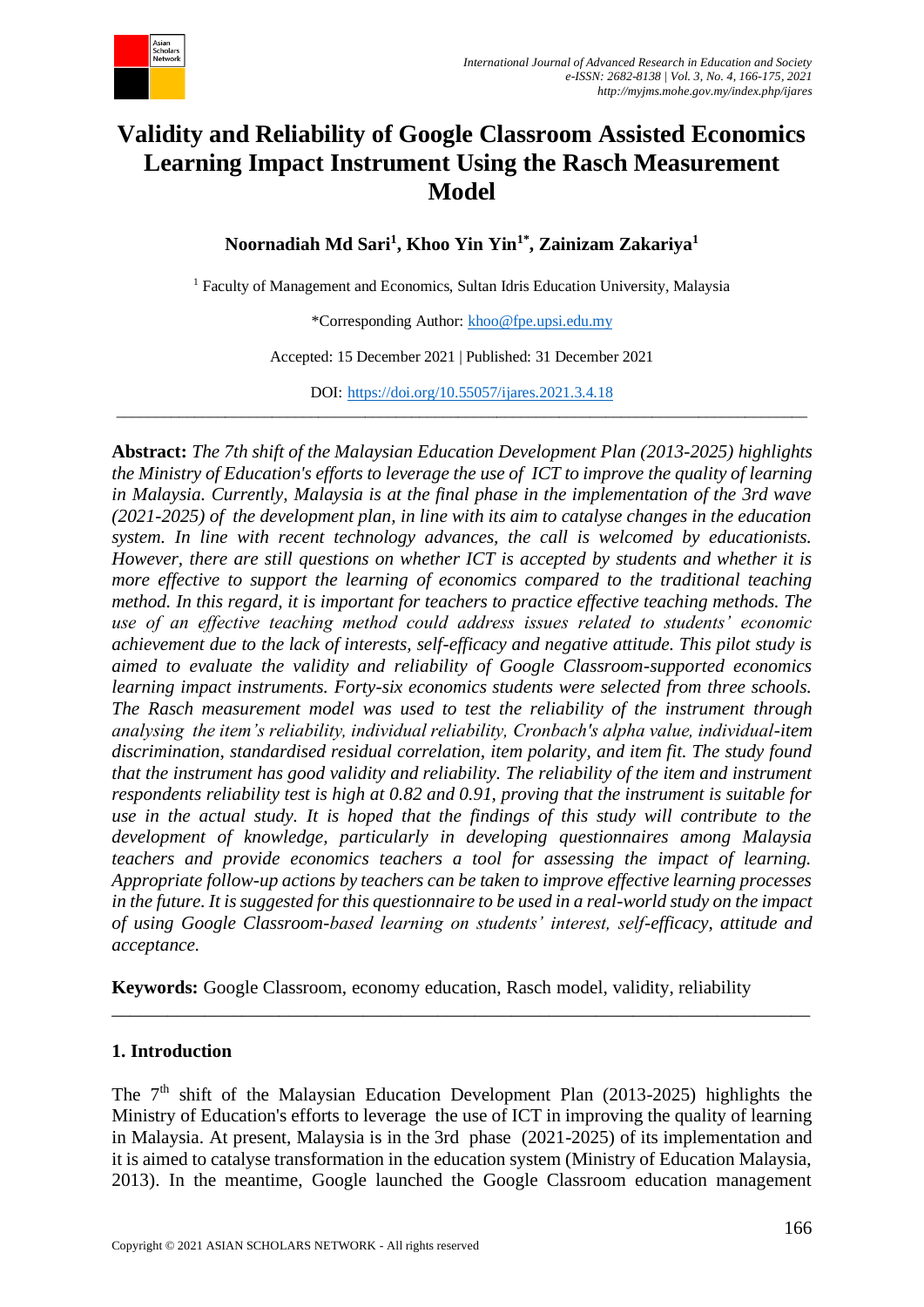

system platform in May 2014. The platform has many advantages, including easy to use, mobile-friendly and free (Al-maroof & Al-emran, 2018; Dash, 2019; Heggart & Yoo, 2018; Palma-Ruiz et al., 2019). In line with technology advances today, educators have largely welcomed the integration of technology into learning. In this regard, while the use of learning management systems in Malaysia is more prominent in higher education (Embi & Assembly, 2010). Hapini et al. (2019) stated that Google Classroom is increasingly used in Malaysian schools. Previous studies stated that learning approaches that complement learning management systems could positively enhance achievement, interest and collaborative skills (Khoo et al., 2018; Khoo, Zainizam, et al., 2018). These statements are supported by Solihati and Mulyono (2017) and Murtikusama et al. (2017) who found that the use of the Google Classroom learning management system supports virtual learning and collaboration as students are able to access materials at any time and learning could take place even outside the classroom.

Stavytskyi and Urazgaliyeva (2018) showed that the use of the Google Classroom app can enhance cognitive activity in economics learning. This shows the applicability of Google Classroom for teaching economics in Malaysia. The use of google classroom is relevant to enrich the classroom learning environment for form six students, who are at a transition phase to higher education. There is still no conclusive finding on whether Google Classroom is effective in helping candidates of the Malaysia Higher School Certificate (STPM), especially those majoring in economics. Economics education is one of the elective subjects offered for STPM students under the engineering and vocational stream. According to Mansor and Jamal (2001), students learn about economics for career, academic and mind development. Individuals with economic knowledge have the advantage of better understanding the implementation of the country's economic policies (Ramlee et al., 2019). According to recent statistics, there are 695 institutions offering form 6 level education nationwide (MPM, 2018). Students' admission into form six level economics is based on their results in the Malaysian Certificate of Education. Subsequently, form six economics students come from different backgrounds, including those with no basic understanding of elementary level economics. In this regard, students with no basic knowledge are highly disadvantaged compared to those with economics backgrounds (Khoo et al., 2019).

Students' achievement in the Economics subjects largely depends on students' interests, selfefficacy and attitudes. Lack of interest causes students to lose focus in class. This is also contributed to the fact that economics involve high cognitive as students are required to interpret graphs and data and create economic curves (Arsaythamby & Julinamary, 2015; Arsaythamby & Ruzlan, 2015; Davis, 2019). Moreover, students who lack confidence in their ability to complete task given will exhibit negative behaviours, such as copying their peers' answers, inconsistent performance and not trying to correct weaknesses (Innocenti & Cowan, 2019). Self-efficacy factors are closely linked to attitudes and responsibilities in learning to understand and completing assigned tasks (Laging & Vobkamp, 2016; Susskind, 2005). Thus, active and interactive teaching and learning methods can engage students to further their understanding of abstract economic concepts and theories (Roche, 2014; Wooten, 2020).

Therefore, this questionnaire was developed to identify the effectiveness of Google Classroom on economic learning. A good instrument must have good validity and reliability (Mohd Majid, 2010). The Rasch measurement model was selected to analyse the instrument of this study. The Rasch model analysis has been proven to measure the validity and quality of items in an instrument (Azrilah et al., 2017). This alternative method is able to predict missing data and perform simultaneous measurements between the scale of measurement, respondents and items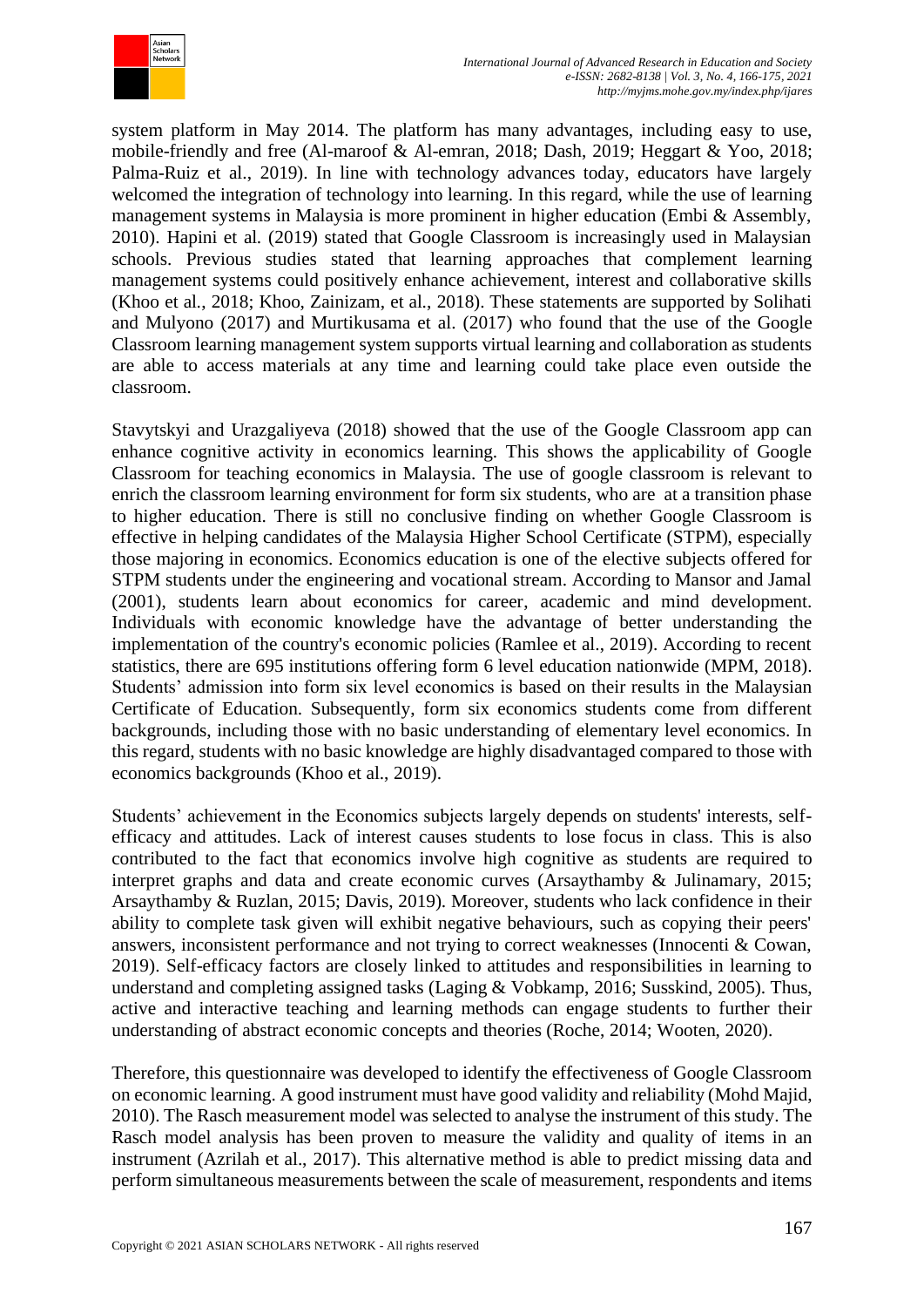

in comparison to other classical measurement approaches that prioritize the cumulative value (Bambang & Wahyu, 2015).

## **2. Methodology**

This research was conducted using the quantitative approach. It is aimed to evaluate the psychometric properties of the questionnaire used. The sample of this study involved 40 undergraduate economics students from a three national secondary schools in the district of Jasin, Malacca. The suggested sample size of Browne's (1995) pilot study is 30 people, while Kieser and Wassmer (1996) mentioned that 30 to 40 people is sufficient. This pilot study sample consists of a group of students not involved in the actual experimental study. The sample was kept heterogeneous and was chosen from schools that have similar characteristics to the population, where the selected students are in form six students under the economy stream and are studying the same economics syllabus. All of the students involved in the pilot study are STPM candidates. Before distributing the questionnaire, the researcher went through several procedures. First, the researcher requested the consent of several parties, including the Graduate Studies Institute, Sultan Idris University of Education, the Education Policy Planning and Research Division, Ministry of Education Malaysia and the Malacca State Department of Education. The consent of these parties is required for researchers to enter schools, which are considered as government premises. The questionnaire is divided into three parts, section A consists of demographic questions, section B contains items on the interest construct (13 items), section C focuses on self-efficacy (12 items), attitude is highlighted in section D (8 items) and items in section E probe about Google Classroom acceptance (12 items). The five-point Likert scale was used to probe the respondents' agreement of the statement. The instrument was reviewed by five experts to ensure content validity. All experts confirmed that this instrument, as a whole, is suitable for use.

The rasch measurement model was used to analyse the instrument of this study. This approach was introduced as an alternative to psychometric measurement method to scientifically measure latent variables. The model uses logit values for mathematical measurement where the probability of an individual correctly supporting or responding to an item depends on the individual's ability and level of item difficulty (Bond  $& Fox, 2007$ ). This measurement is holistic as they consider the capabilities and complexity of the items simultaneously. In this study, latent variables that could not be directly measured refer to factors of interest, selfefficacy, attitude and student acceptance of the learning outcomes. This alternative method has the advantage of predicting missing data and is able to make simultaneous measurements between the scale of measurement, respondents and items compared to the use of classical measurement approaches that prioritise cumulative value (Bambang & Wahyu, 2015). The advantage of rasch model analysis is that it can prove the validity and quality of an instrument's items (Azrilah et al., 2017).

The objectives of this pilot study are to: a) identify the validity of the content of the instrument; b) identify the reliability of the instrument; and c) measure the validity of the instrument construction. It is stipulated that good instruments must have good validity and reliability (Mohd Majid, 2010). Hence, accurate measurement will ensure that the findings obtained are accurate, accurate and meaningful. In this study, the rasch measurement model was used to determine item reliability analysis, individual reliability and cronbach's alpha values to derive the instrument's reliability scores. Furthermore, the test of standardised residual correlation, item polarity and item fit indicate that the instrument items have construct validity. Data were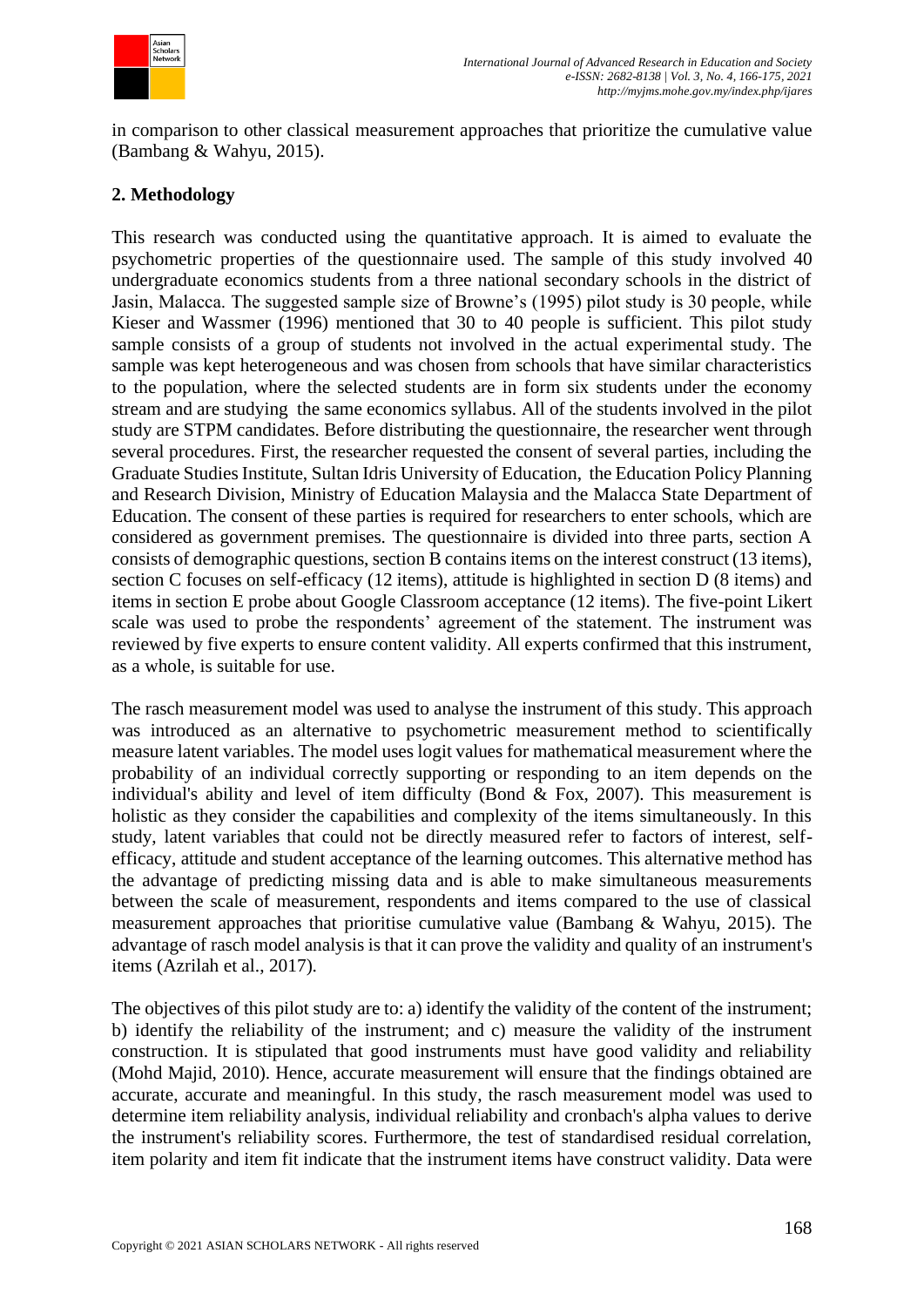

pre-coded before being analysed using Statistical Package for Social Science (SPSS) software and WINSTEPS 3.72.3.

## **3. Data Analysis**

## **3.1 Content Validity of Instrument**

According to Creswell and Clarke (2011) and Burn (2000), content validity is obtained through experts' consent on whether the item or question represents the scope or field under investigation. The validation questionnaire used four ordinal scales to determine the validity index for each item (I-CVI). To obtain the I-CVI value, the researcher will obtain the average value of the scale by summing the scores given by each expert and dividing it by the number of experts. Acceptable I-CVI values are 0.80 and above, while 0.90 values show excellent validity (Polit & Beck, 2006; Stewart & Haswell, 2013). The I-CVI value of the instrument obtained from the five experts is good and acceptable with 0.98.

## **3.2 Item and Person Reliability**

An item's reliability index indicates the consistency of the item's position along its path if the same items are assigned to another sample with similar capabilities. Table 1 shows that the item reliability index of the study instrument is 0.82. According to Bond and Fox (2007), values greater than 0.8 are of high reliability and strongly accepted. The respondents' reliability index shows the consistency of the expected individual rule for the sample when given another set of items measuring the same construct. The reliability of the respondents in this study is 0.91. This shows that the respondents' reliability for responding correctly in this pilot study is very good. Meanwhile, the item separation index value is 2.10, which means that there are two different levels of item difficulty. The respondents' separation index value is 3.26, this indicates that there are three levels of sample ability. Fisher (2007) and Linacre (2007) mentioned that good index separation value should be higher than 2. In order to ensure that the items can be used in the actual study, the reliability scores obtained should range between 0.70 and 0.90 (Mc Millan & Schumacker, 1984). Wan Muhamad Amir et al. (2017) also mentioned that the reliability score above 0.9 denotes an excellent, very good and effective score. The overall reliability of this instrument based on cronbach's alpha value is 0.92, indicating that items are acceptable and can be used in the actual study. Table 1 summarises the item-respondent reliability index, the item-respondent separation index and Cronbach's alpha values.

**Table 1:Summary of Item-Respondent Reliability Index, Item-Respondent Separation Index and Cronbach's Alpha Value**

|            | Reliability | Separation | Cronbach's Alpha |
|------------|-------------|------------|------------------|
| Respondent | 0.91        | 3.26       |                  |
| Item       | 0.82        | 2.10       |                  |
| Overall    |             |            | 0.92             |

### **3.3 Standardised Item Residual Correlation**

When the correlation value of two items exceeds 0.7, there is a high correlation value and only one item is required for measurement (Linacre, 2005). Thus, the item with MNSQ outfit value away from 1.00 needs to be dropped and the item retained should have an MNSQ value of close to 1.0. In this study, overlapping items were detected, as the correlation value between items E9 and E10 exceeds 0.7, as shown in Table 2. The item retained is E10 because its MNSQ value is 1, meanwhile, item E9 was dropped from the questionnaire.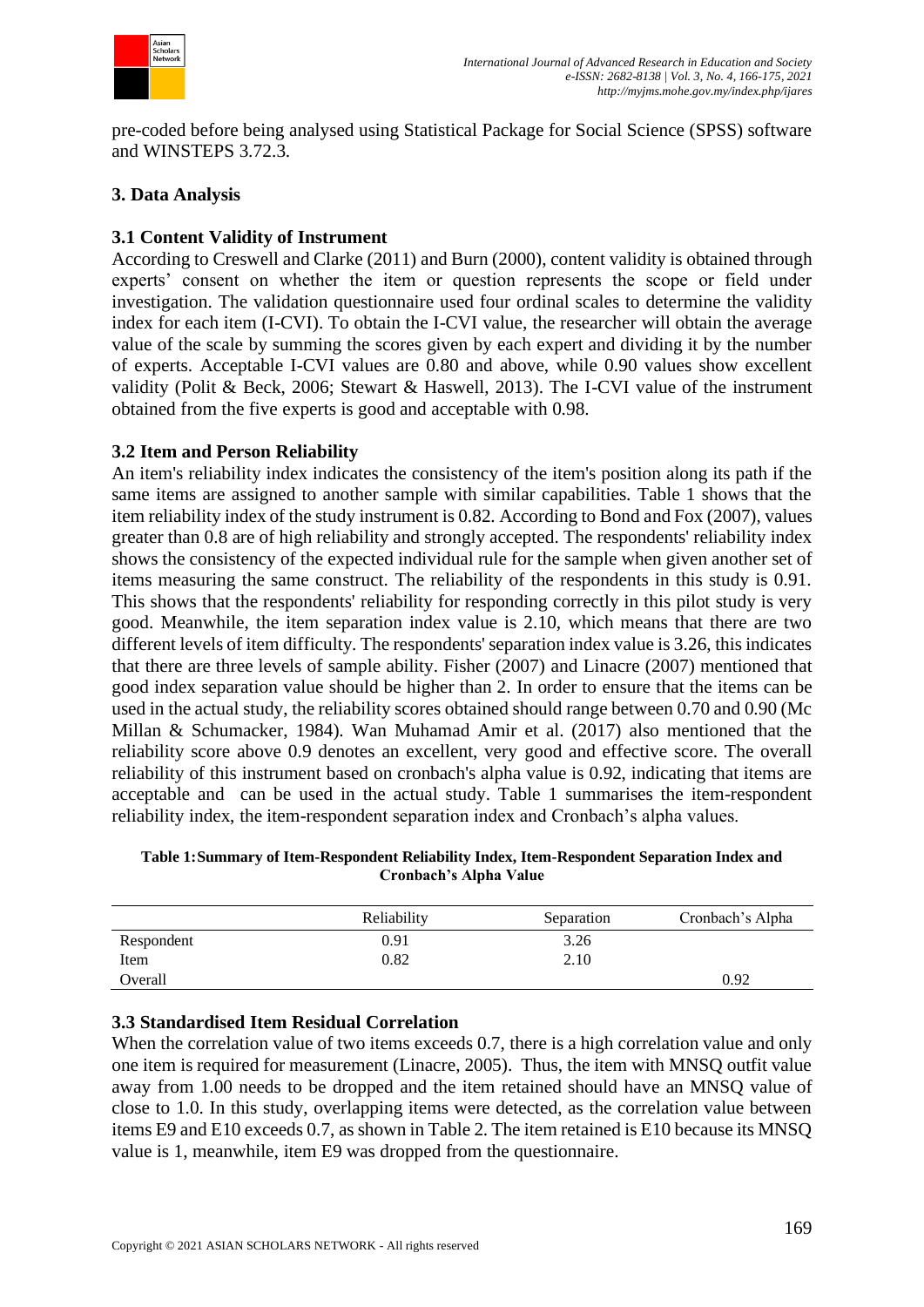

| Correlation | Entry         |                 | Entry         |                |
|-------------|---------------|-----------------|---------------|----------------|
|             | <b>Number</b> | <i>Item</i>     | <b>Number</b> | <i>Item</i>    |
| 0.72        | 42            | E9              | 43            | <b>E10</b>     |
| 0.68        | 24            | C <sub>11</sub> | 30            | D <sub>5</sub> |
| 0.66        | 3             | B3              | 30            | D <sub>5</sub> |
| 0.66        | 37            | E4              | 39            | E6             |
| 0.65        | 41            | E8              | 42            | E9             |
| 0.65        | 39            | E6              | 40            | E7             |
| 0.63        |               | B <sub>1</sub>  | 2             | B <sub>2</sub> |
| 0.62        | 37            | E4              | 40            | E7             |
| 0.61        | 39            | E6              | 42            | E <sub>9</sub> |

#### **Table 2: Item Correlation**

## **3.4 Determining Item Fit**

Item fit indicates the consistency of an item that measures a construct or latent variable. According to Bond and Fox (2007), the MNSQ outfit index or range accepted for likert scale is 0.6 to 1.4, while according to Linacre (2005), the accepted index or range is between 0.5 to 1.5. In this study, three items scored the index of less than 0.6 and three items exceeded 1.4, thus, items C1 (0.52), C2 (0.47), C5 (1.81), C7 (1.43), C8 (1.98) and C9 (0.51) were dropped from the actual study questionnaire.

### **3.5 Item Polarity**

Bond and Fox (2001) described that item polarity could be determined by PT-Measure Corr, which also serves as an early detection for construct validity. Item polarity is used to determine whether the item measures the construct the researcher wants to measure. A positive PT-Measure Corr value indicates that an item is measuring the construct to be measured. Whereas, if the value of PT-Measure Corr is negative, then the researcher needs to consider whether to amend or drop the item. As shown in Table 3, as there are no negative PT-Measure Corr values, no items were dropped.

| Outfit |             | PT-Measure |      | Exact | Match | Item            |
|--------|-------------|------------|------|-------|-------|-----------------|
| MNSQ   | <b>ZSTD</b> | CORR.      | EXP. | OBS%  | EXP%  |                 |
| 1.57   | 3.6         | 0.14       | 0.47 | 40.0  | 42.3  | C8              |
| 1.28   | 1.2         | 0.15       | 0.51 | 35.0  | 41.6  | D7              |
| 1.24   | 3.1         | 0.23       | 0.49 | 35.0  | 44.3  | C <sub>5</sub>  |
| 1.20   | 0.8         | 0.30       | 0.48 | 50.0  | 43.9  | E9              |
| 1.41   | 1.7         | 0.30       | 0.48 | 37.5  | 44.0  | E6              |
| 1.17   | 0.8         | 0.31       | 0.50 | 37.5  | 44.3  | E8              |
| 1.15   | 0.8         | 0.33       | 0.51 | 37.5  | 41.7  | D <sub>6</sub>  |
| 1.33   | 1.3         | 0.33       | 0.49 | 45.0  | 44.3  | E4              |
| 1.32   | 1.4         | 0.36       | 0.50 | 40.0  | 43.5  | E5              |
| 0.90   | $-0.4$      | 0.37       | 0.45 | 57.5  | 41.5  | E <sub>12</sub> |
| 1.17   | 0.7         | 0.37       | 0.45 | 45.0  | 41.5  | E <sub>3</sub>  |
| 1.35   | 1.1         | 0.39       | 0.40 | 47.5  | 42.4  | C10             |
| 0.73   | $-0.1$      | 0.39       | 0.48 | 55.0  | 44.0  | D <sub>4</sub>  |
| 1.06   | 0.2         | 0.41       | 0.47 | 40.0  | 41.6  | C4              |
| 1.02   | 0.1         | 0.42       | 0.49 | 45.0  | 44.3  | E7              |
| 1.29   | 1.2         | 0.46       | 0.47 | 47.5  | 42.3  | E2              |
| 0.89   | $-0.5$      | 0.48       | 0.45 | 40.5  | 41.5  | B7              |
| 1.18   | 0.8         | 0.48       | 0.52 | 45.0  | 39.6  | D <sub>8</sub>  |
| 0.60   | $-1.9$      | 0.49       | 0.46 | 65.0  | 42.1  | E11             |

#### **Table 3: Item Polarity**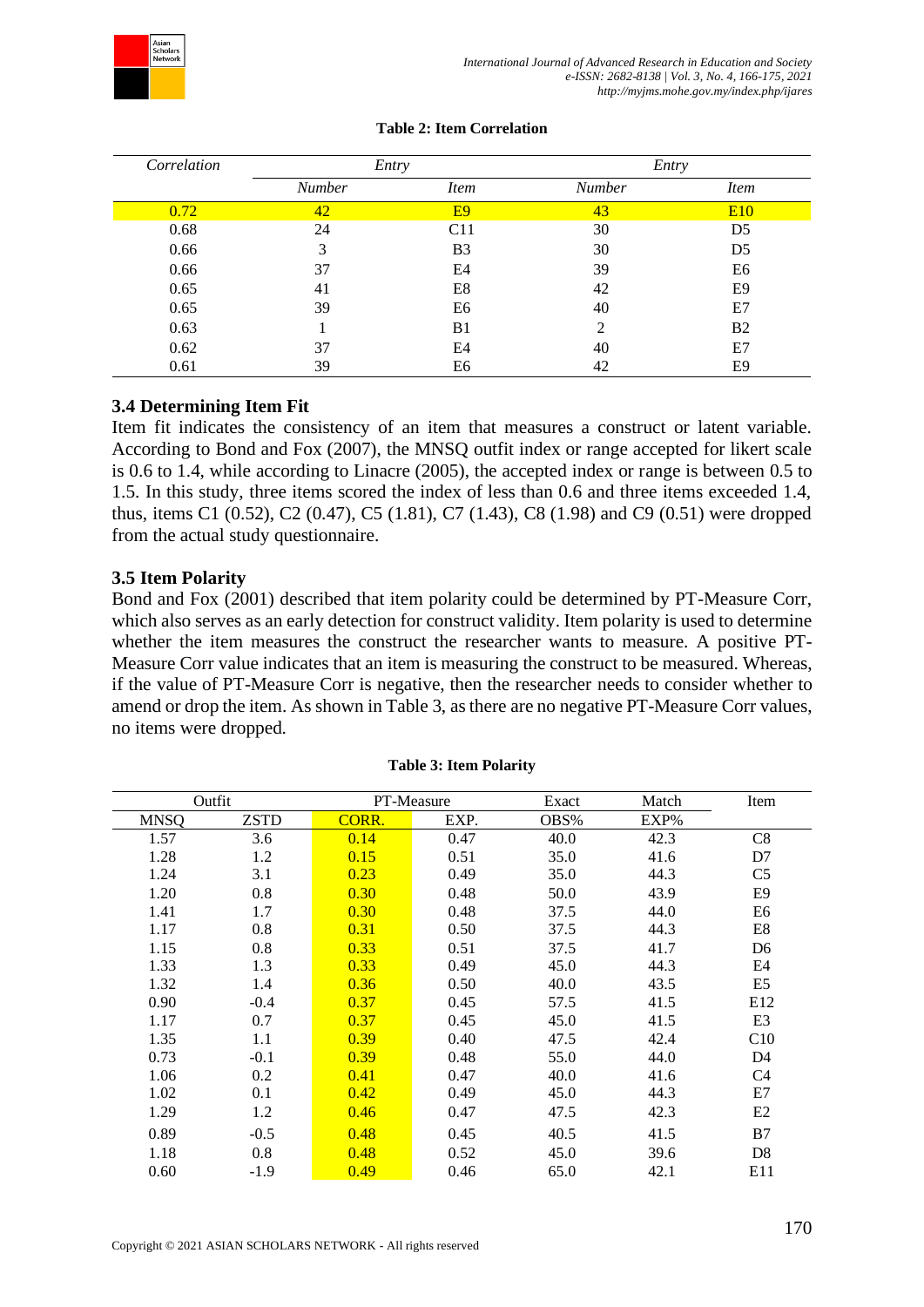| Asian<br>Scholars<br>Network |        |      |      | International Journal of Advanced Research in Education and Society |      |                                                                                               |
|------------------------------|--------|------|------|---------------------------------------------------------------------|------|-----------------------------------------------------------------------------------------------|
|                              |        |      |      |                                                                     |      | e-ISSN: 2682-8138   Vol. 3, No. 4, 166-175, 2021<br>http://myjms.mohe.gov.my/index.php/ijares |
| 0.72                         | $-1.3$ | 0.50 | 0.45 | 50.0                                                                | 41.5 | B <sub>8</sub>                                                                                |
| 1.15                         | 0.5    | 0.50 | 0.46 | 42.5                                                                | 42.1 | <b>B10</b>                                                                                    |
| 0.93                         | $-0.5$ | 0.50 | 0.44 | 57.5                                                                | 41.3 | D <sub>3</sub>                                                                                |
| 0.79                         | $-1.1$ | 0.50 | 0.45 | 50.0                                                                | 41.5 | <b>B12</b>                                                                                    |
| 0.95                         | $-0.1$ | 0.51 | 0.49 | 37.5                                                                | 44.3 | C <sub>6</sub>                                                                                |
| 1.50                         | 1.8    | 0.52 | 0.44 | 35.0                                                                | 41.3 | C7                                                                                            |
| 1.20                         | 0.9    | 0.52 | 0.49 | 50.0                                                                | 44.3 | E1                                                                                            |
| 0.77                         | $-1.0$ | 0.53 | 0.47 | 47.5                                                                | 42.3 | E10                                                                                           |
| 1.19                         | 0.8    | 0.53 | 0.48 | 45.0                                                                | 44.1 | <b>B13</b>                                                                                    |
| 0.81                         | $-0.9$ | 0.53 | 0.46 | 40.0                                                                | 42.0 | D <sub>5</sub>                                                                                |
| 0.94                         | $-0.4$ | 0.54 | 0.46 | 47.5                                                                | 42.0 | <b>B11</b>                                                                                    |
| 1.25                         | 1.0    | 0.54 | 0.49 | 42.5                                                                | 44.3 | C <sub>3</sub>                                                                                |
| 0.79                         | $-1.1$ | 0.54 | 0.39 | 40.0                                                                | 42.4 | D <sub>2</sub>                                                                                |
| 0.91                         | $-0.4$ | 0.55 | 0.48 | 42.5                                                                | 44.0 | B <sub>6</sub>                                                                                |
| 1.22                         | 0.9    | 0.55 | 0.48 | 40.0                                                                | 44.0 | B <sub>2</sub>                                                                                |
| 0.68                         | $-1.6$ | 0.55 | 0.45 | 40.0                                                                | 41.5 | B <sub>3</sub>                                                                                |
| 0.81                         | $-0.9$ | 0.56 | 0.45 | 47.5                                                                | 41.5 | D1                                                                                            |
| 0.88                         | $-0.7$ | 0.57 | 0.44 | 45.0                                                                | 41.3 | C12                                                                                           |
| 0.79                         | $-1.1$ | 0.59 | 0.44 | 40.0                                                                | 40.8 | <b>B9</b>                                                                                     |
| 0.54                         | $-2.5$ | 0.59 | 0.40 | 57.5                                                                | 42.4 | C9                                                                                            |
| 0.94                         | $-0.1$ | 0.60 | 0.48 | 35.0                                                                | 43.9 | <b>B4</b>                                                                                     |
| 0.78                         | $-1.2$ | 0.60 | 0.44 | 50.0                                                                | 40.8 | C11                                                                                           |
| 0.96                         | $-0.1$ | 0.61 | 0.50 | 35.0                                                                | 44.3 | B <sub>5</sub>                                                                                |
| 0.46                         | $-3.0$ | 0.62 | 0.47 | 57.5                                                                | 42.1 | C <sub>2</sub>                                                                                |
| 0.61                         | $-2.0$ | 0.65 | 0.48 | 40.0                                                                | 43.3 | B1                                                                                            |
| 0.51                         | $-2.7$ | 0.78 | 0.50 | 55.0                                                                | 44.4 | C <sub>1</sub>                                                                                |

Based on the overall results of the pilot study, seven items were dropped. 13 items remained in the construct of interest and no items were dropped. Meanwhile 6 items were dropped from the self-efficacy construct and only six were retained, furthermore, all eight-items under the construct of attitude were retained. Lastly, out of 11 items under the construct of acceptance, 11 items were retained and only one item was dropped. Table 4 summarises the retained and the dropped items.

| Factors       | <b>Retained Items</b>                                                                                  | Number of<br>items | Dropped items                                                                        | The number<br>of items |
|---------------|--------------------------------------------------------------------------------------------------------|--------------------|--------------------------------------------------------------------------------------|------------------------|
|               |                                                                                                        | retained           |                                                                                      | dropped                |
| Interest      | B1, B2, B3, B4, B5, B6, B7, B8,                                                                        | 13                 | -                                                                                    | 0                      |
|               | B9, B10, B11, B12, B13                                                                                 |                    |                                                                                      |                        |
| Self efficacy | C <sub>3</sub> , C <sub>4</sub> , C <sub>6</sub> , C <sub>10</sub> , C <sub>11</sub> , C <sub>12</sub> | 6                  | C <sub>1</sub> , C <sub>2</sub> , C <sub>5</sub> , C <sub>7</sub> , C <sub>8</sub> , | 6                      |
|               |                                                                                                        |                    | C9                                                                                   |                        |
| Attitude      | D1, D2, D3, D4, D5, D6, D7, D8                                                                         | 8                  | $\overline{\phantom{0}}$                                                             | 0                      |
|               |                                                                                                        |                    |                                                                                      |                        |
| Acceptance    | E1, E2, E3, E4, E5, E6, E7, E8,<br>E <sub>10</sub> , E <sub>11</sub> , E <sub>12</sub>                 | 11                 | E9                                                                                   |                        |

### **4. Conclusion**

The overall content validity the instrument, as shown by the expert assessment is high at 0.92. The reliability of the instruments' item and respondents are also high, specifically item reliability at 0.82 and respondents' reliability at 0.91. This finding proves that Google Classroom's-assisted economic learning impact instrument has good validity and reliability. As such, the questionnaire could be used to measure the interest, self-efficacy, attitude and acceptance of Google Classroom among form six economics students. This empirical finding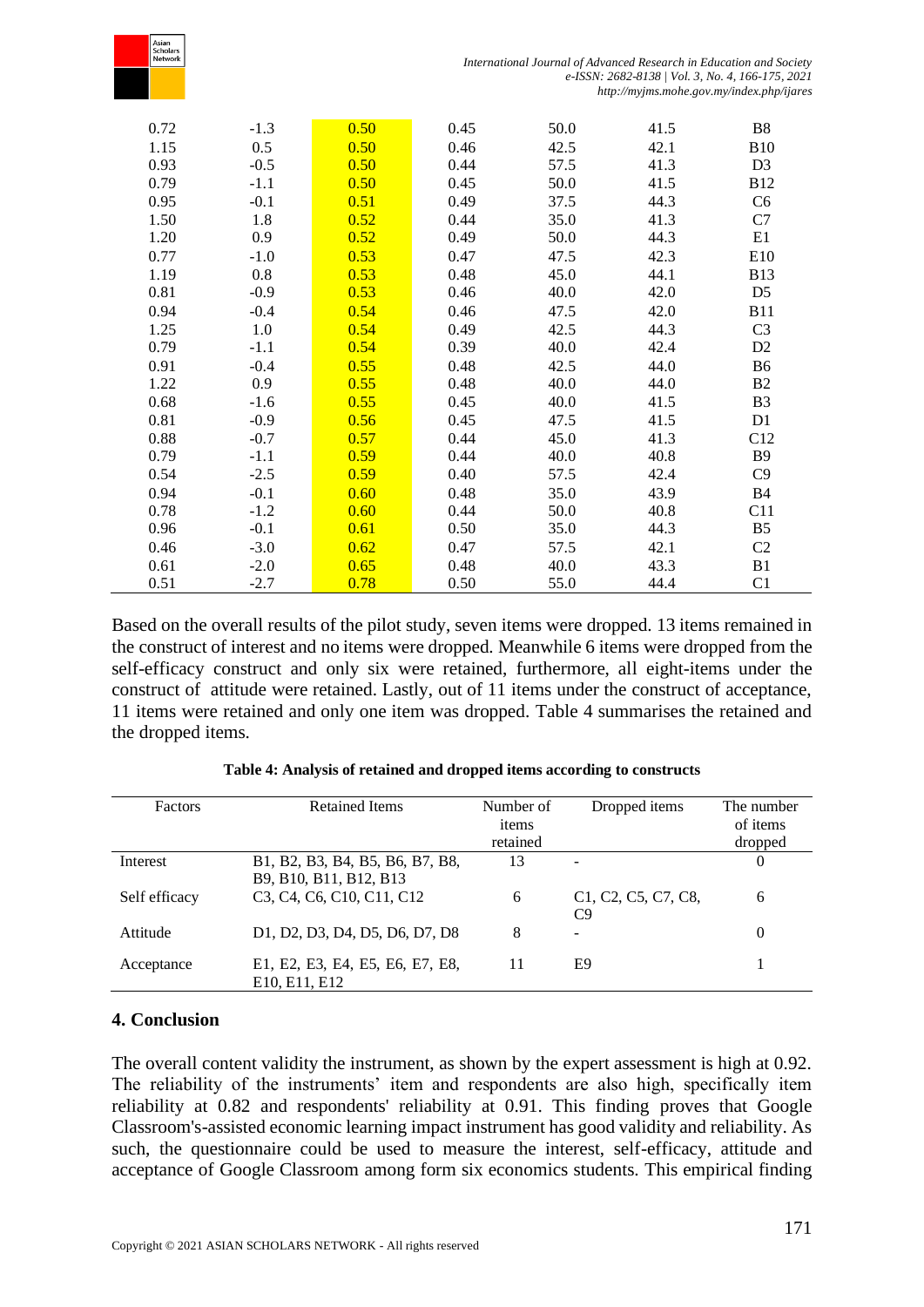

is important in maintaining the validity of the instrument used and ensuring that the research findings are accurate. In this light, highly accurate results could be obtained when the questionnaire items used are valid and measure what should be measured. Apart from providing measurement data, the approach opened up further opportunities to examine individual characteristics related to the learning stimulus provided. On the other hand, it is important to note that this research involves a small number of samples and its findings cannot be generalised to the actual population. The findings have an impact on students and teachers. The data analysis helps identify factors lined to students' interest, self-efficacy, attitude and acceptance. The finding will also help teachers to make improvements to the learning process. Appropriate intervention could be provided to overcome students' academic weaknesses due to factors of interest, self-efficacy and student attitude. It is hoped that the findings of this study will contribute to the development of knowledge in the development of questionnaires in Malaysia and provide economics teachers with a tool to assess the impact of learning. Lastly, it is suggested that this questionnaire could be used in a real-world study to examine the effects of learning using Google Classroom on student interest, self-efficacy, attitude and student acceptance.

## **Acknowledgements**

This study was supported by Malaysian Ministry of Education that enables this study to be carried out.

### **References**

- Arsaythamby, V., & Ruzlan, M.A. (2015). Pre university students proficiency in symbols, graphs and problem-solving and their economic achievement*. Review of European Studies*, 7(11).
- Al-maroof, R. A. S., & Al-emran, M. (2018). Students acceptance of google classroom: An exploratory study using PLS-SEM approach. *International Journal of Emerging Technologies in Learning (IJET)*. https://doi.org/10.3991/ijet.v13i06.8275
- Arsaythamby, V., & Julinamary, P. (2015). Students' perception on difficulties of symbols, graphs and problem solving in economic. *Procedia - Social and Behavioral Sciences*, 177, 240–245. https://doi.org/10.1016/j.sbspro.2015.02.401
- Azrilah, A.A., Mohd Saidfudin, M., & Azami, Z. (2017). *Asas Model Pengukuran Rasch: Pembentukan Skala dan Struktur Pengukuran*. Penerbit Universiti Kebangsaan Malaysia.
- Bambang, S., & Wahyu, W. (2015). *Aplikasi pemodelan rasch pada assessment pendidikan*. Penerbit Trim Komunikata.
- Bond, T.G., & Fox, C.M. (2007). *Applying the rasch model: Fundamental measurement in the human sciences (2nd ed.)*. Lawrence Erlbaum Associates, Inc.
- Browne, R.H. (1995). On the use of a pilot study for sample size determination. *Statistics in Medicine*, 14, 1933-1940.
- Burns, R.B. (2000). Introduction to research methods. Sage Publications.
- Creswell, J.W., & Clark, V.L.P. (2011). *Designing and conducting mixed methods research (2nd ed).* Sage Publications.
- Dash, S. (2019). Google classroom as a learning management system to teach biochemistry in a medical school. *Biochemistry and Molecular Biology Education*, 1–4. https://doi.org/10.1002/bmb.21246
- Davis, J.S. (2019). IQA: Qualitative research to discover how and why students learn form economic games*. International Review of Economics Education*, 31.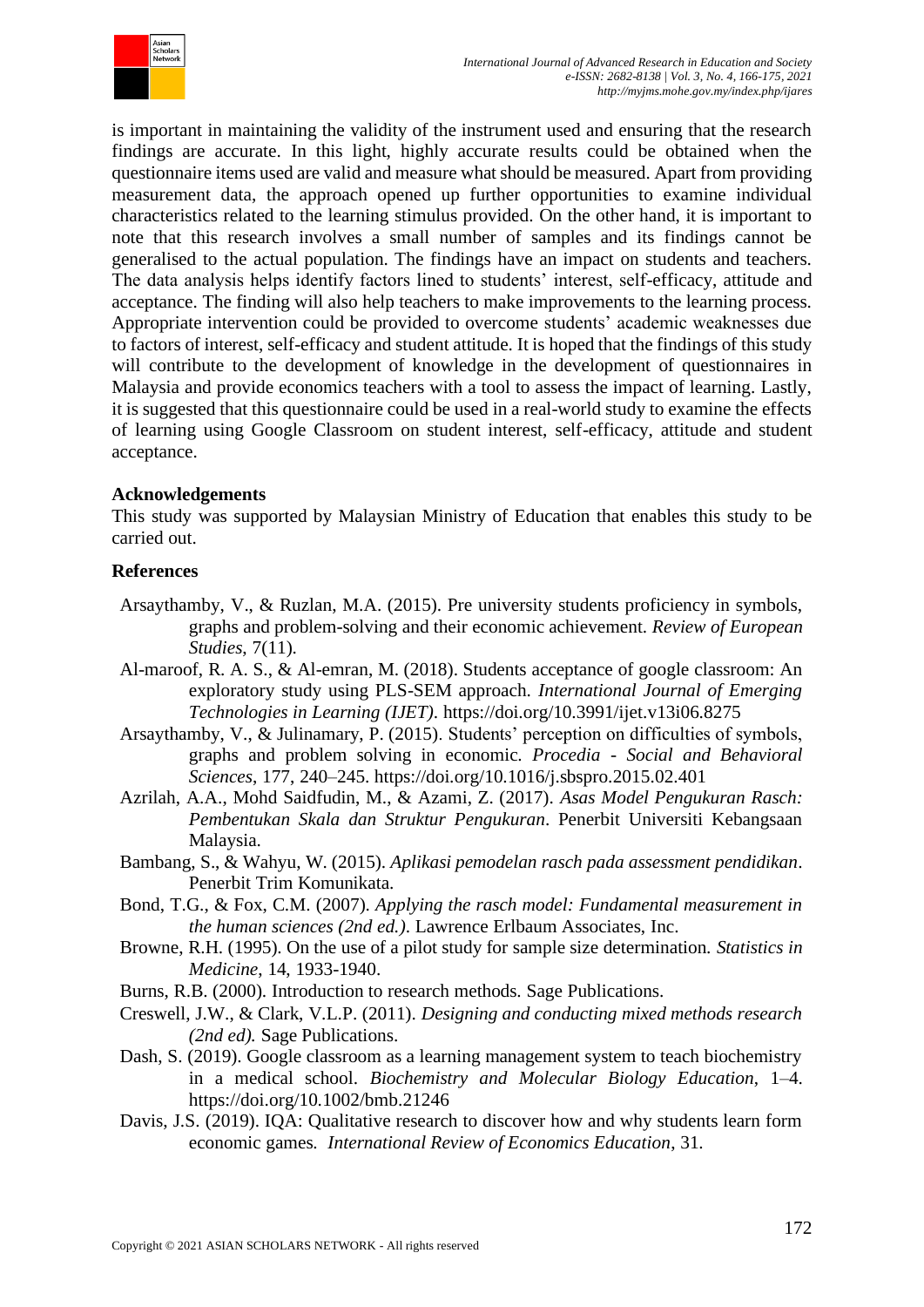

- Embi, M.A., & Adun, M.N. (2010). *e-Pembelajaran di IPTA Malaysia*. Pusat Perkembangan Akademik: Universiti Kebangsaan Malaysia.
- Fisher, J.W.P. (2007). Rating scale instrument quality criteria. *Rasch Measurement Transaction*, 21, 1095. http://www.rasch.org/rmt/rmt211a.htm
- Hapini, A., Zahurin, M.A., Wan Rozaini, S.O, Aidayani, A.N., Mazzlida, M.D., & Wan Yusof, W.H. (2019). Virtual learning environment (VLE) implementation strategy: An analysis of practicality for google classroom implementation in Malaysian schools. *Journal of Educational Research & Indigenous Studies*, 2 (1).
- Heggart, K. R., & Yoo, J. (2018). Getting the most from google classroom: A pedagogical framework for tertiary educators. *Australian Journal of Teacher Education*, 43(3). <http://dx.doi.org/10.14221/ajte.2018v43n3.9>
- Innocenti,S., & Cowan, R. (2019). Self-efficacy belief and imitation: A two armed bandit experiment. *European Economic Review.*
- Khoo, Y.Y., Khuan, W.B., & Rohaila, Y. (2019). Learning at your fingertips: The effectiveness of mobile learning among distance learners. *International Journal of Innovation, Creativity and Change*, 7(1), 194-208.
- Khoo, Y.Y., Rohaila, Y., Stanley, Y.P.L., & Zainizam, Z. (2018). The effects of collaborative mobile learning using Edmodo among economics undergraduates. *International Journal of Academic Research in Progressive Education and Development*, 7(3), 40-47.
- Khoo, Y.Y., Zainizam, Z., Stanley, Y.P.L., Khuan, W.B. (2018). An exploratory study: Collaborative problem solving with Edmodo among economics students. *Sci. Int. (Lahore*), 30(4), 619-623.
- Kieser, M., & Wassmer, G. (1996). On the use of the upper confidence limit for the variance from a pilot sample for sample size determination. *Biometrical Journal*, 8, 941- 949.
- Laging, & Voßkamp. (2016). Determinants of maths performance of first-year business administration and economics students. *International Journal of Research in Undergraduate Mathematics Education*, 3(1), 108–14.
- Linacre, J. M. (2005). Standard errors: Means, measures, origins and anchor values. Rasch Measurement Transactions, 19(3).
- Linacre, J. M. (2007). *A user's guide to WINSTEPS Rasch-model computer programs*. MESA Press.
- Majlis Peperiksaan Malaysia (MPM), (2018). *Senarai pusat tingkatan enam tahun 2018*. http://www.data.gov.my/data/ms\_MY/dataset/senarai-pusat-tingkatan-enamtahun-2018/resource/02053421-468a-4dde-bd10-90a9a1c4be77
- Mansor, J., & Jamal, O. (2001). Isu dan hala tuju pendidikan ekonomi universiti di Malaysia. *Akademika*, 58.
- McMillan, J. H., & Schumacher, S. (1984). *Research in education: A conceptual introduction.* Little, Brown.
- Ministry of Education Malaysia (MOE). (2013). Malaysia Education Blueprint 2013-2025, Online available from https://www.moe.gov.my/muat-turun/penerbitan-danjurnal/1818-pelan-pembangunan-pendidikan-2013-2025/file
- Mohd Majid, K. (2010*). Kaedah penyelidikan pendidikan*. Dewan Bahasa dan Pustaka.
- Murtikusuma, R.P., Hobri, A. Fatahillah, A., Hussen, S., Prasetyo, R.R., & Alfarisi, M.A. (2019). Development of blended learning based on Google Classroom with using culture theme in mathematics learning. *Journal of Physics: Conference Series*.
- Palma-Ruiz, J. M., González-Moreno, S. E., & Cortés-Montalvo, J. A. (2019). Learning management systems in mobile devices: Evidence of acceptance at a public university in Mexico. *Innovacion Educativa-Mexico*, 19(79), 35–56.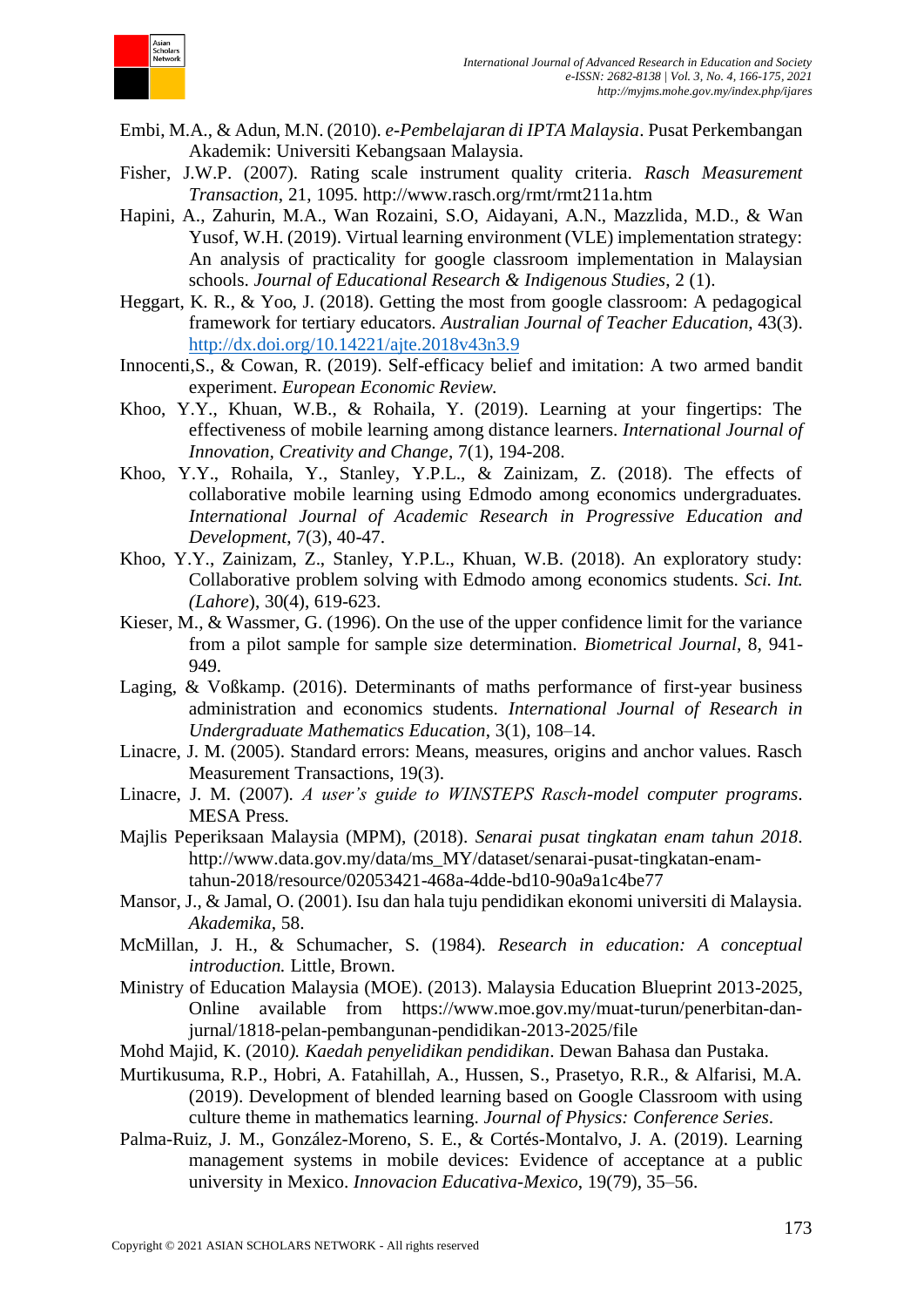

- Polit, D. F., & Beck, C. T. (2006). The content validity index: Are you sure you know what's being reported? Critique and recommendations*. Research in Nursing & Health*, 29(5), 489–497. https://doi.org/10.1002/nur.20147
- Ramlee, I., Mohd Yahya, M.H., & Fidlizan, M. (2019). Economic literacy: Does it matter for policy understanding? *Research in World Economy*, 10(5), 104-111.
- Roche, K. (2014). An active-learning exercise on learning negotiation as a way to mitigate the gender wage gap for introductory microeconomics. *International Review of Economics Education*, 15, 32–42. https://doi.org/10.1016/j.iree.2013.08.001
- Solihati, N., & Mulyono,H. (2017). A hybrid classroom instruction in second language teacher education (SLTE): A critical reflection of teacher educators. *International Journal of Emerging Technologies in Learning (iJET)*, 12 (5).
- Stavytskyi, O., & Urazgaliyeva, M.(2018). Using Google Classroom tools in teaching students of economic specialities. *Advanced Education*, 10, 69–75.
- Stewart, J. & Haswell, K. (2013). Assessing readiness to work in primary health care: The content validity of a self-check tool for physiotherapists and other health professionals. *Journal of Primary Health Care*, 5(1):70–73.
- Susskind, J.E (2005). Powerpoint's power in the classroom: Enhancing student self-efficacy and attitudes. *Computers & Education*, 45, 203-215.
- Wan Muhamad Amir, W.A., Ruhaya, H. & Nor Affendy, N.A. (2017*). Analisis data menggunakan borang soal selidik*. Penerbit Universiti Sains Malaysia.
- Wooten, J. J. (2020). Integrating discussion and digital media to increase classroom interaction. *International Review of Economics Education*, 33. https://doi.org/10.1016/j.iree.2020.100174